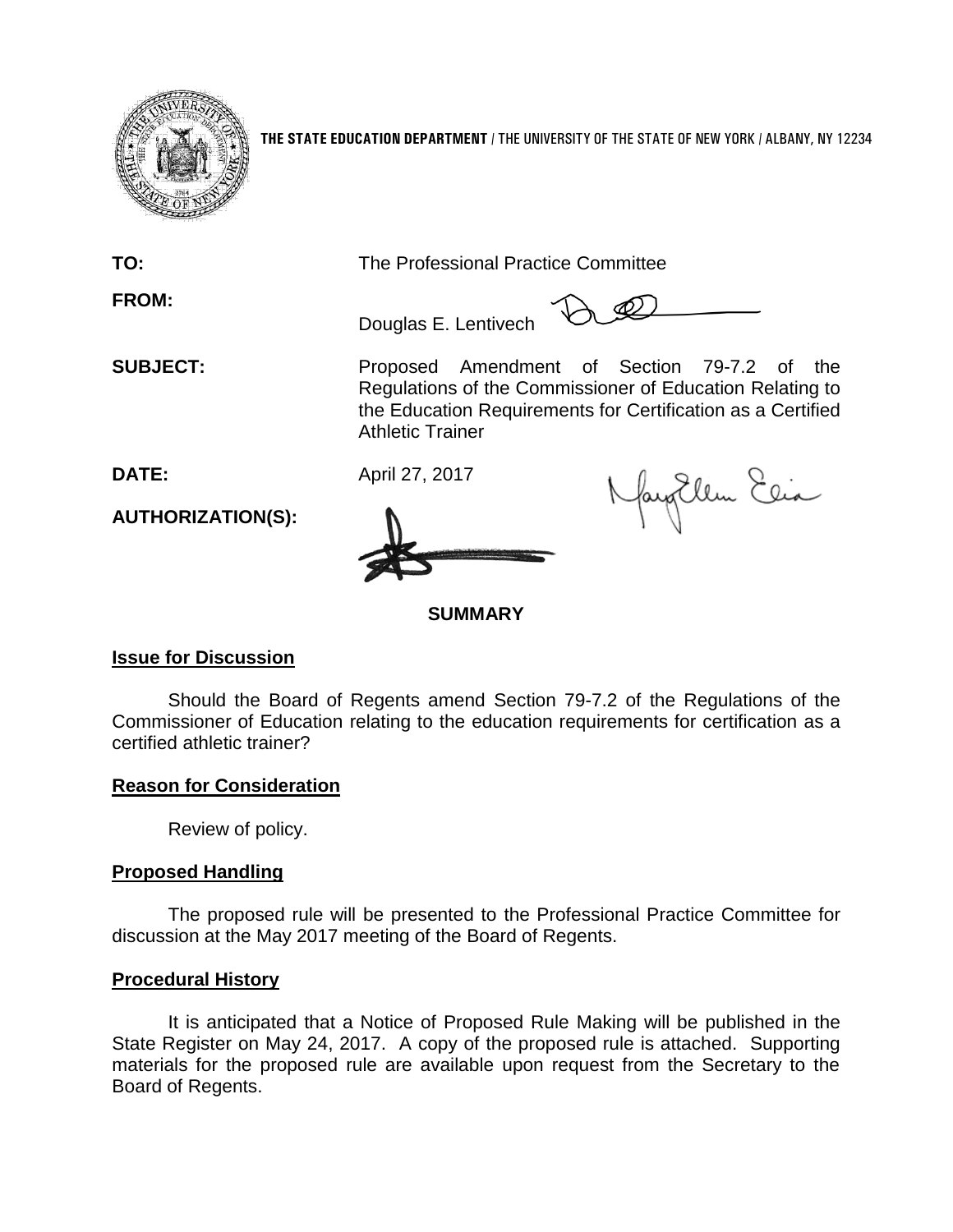#### **Background Information**

Athletic training is the application of the principles and procedures for managing athletic injuries, which includes preconditioning, conditioning, and reconditioning activities. Certified athletic trainers work under the supervision of licensed physicians to provide services to individuals who have suffered athletic injuries. Certified athletic trainers manage athletic injuries and illnesses such as sprains, strains, contusions, and postsurgical reconditioning.

Currently, under section 79-7.2 of the Regulations of the Commissioner of Education, there are two pathways that applicants for certification as a certified athletic trainer can choose to satisfy the education requirements. Pursuant to section 79-7.2(a) of the Regulations of the Commissioner of Education, pathway one requires the applicant to present satisfactory evidence of completing a program in athletic training leading to the baccalaureate degree, its equivalent or a higher degree that is either registered by the Department pursuant to section 52.27 of the Regulations of the Commissioner of Education, or accredited by an acceptable accrediting agency, or the equivalent of such a registered or accredited program.

Under section 79-7.2(b) of the Regulations of the Commissioner of Education, pathway two requires the applicant to present satisfactory evidence of completing a program, other than a program described in section 79-7.2(a) of the Regulations of the Commissioner of Education, that leads to the baccalaureate degree, its equivalent or a higher degree, and includes or is supplemented by didactic course work and clinical experience that meet the requirements to become certified by an acceptable United States certifying body at the time such course work and clinical experience are completed, provided that the following requirements are met: (1) the applicant has completed at least 1,500 hours of clinical or work experience in the practice of athletic training, as defined in Education Law §8352, that provided the applicant with an equivalent type of experience to the clinical experience obtained in a practicum offered within a program of athletic training registered pursuant to section 52.27 of the Regulations of the Commissioner of Education; and (2) the applicant has completed at least 12 semester hours or its equivalent of postsecondary course work at a level that is equivalent to that offered in a program registered pursuant to section 52.27 of the Regulations of the Commissioner of Education in the professional athletic training content area, as defined in section 52.27(a)(3) of the Regulations of the Commissioner of Education; and (3) the applicant has completed at least nine semester hours or its equivalent of postsecondary course work at a level that is equivalent to that offered in a program registered pursuant to section 52.27 of the Regulations of the Commissioner of Education in the human biological and physical sciences and social and behavioral sciences content area, as defined in section 52.27(a)(2) of the Regulations of the Commissioner of Education.

However, since promulgation of section 79-7.2 in the 1990s, the athletic training profession's standardized education and national certification requirements have evolved to the point where the education requirements of pathway two no longer reflect the national education standards for certification as a certified athletic trainer. Presently, in order to sit for the national certification examination and achieve national certification, individuals must have a baccalaureate degree in athletic training or higher, in addition to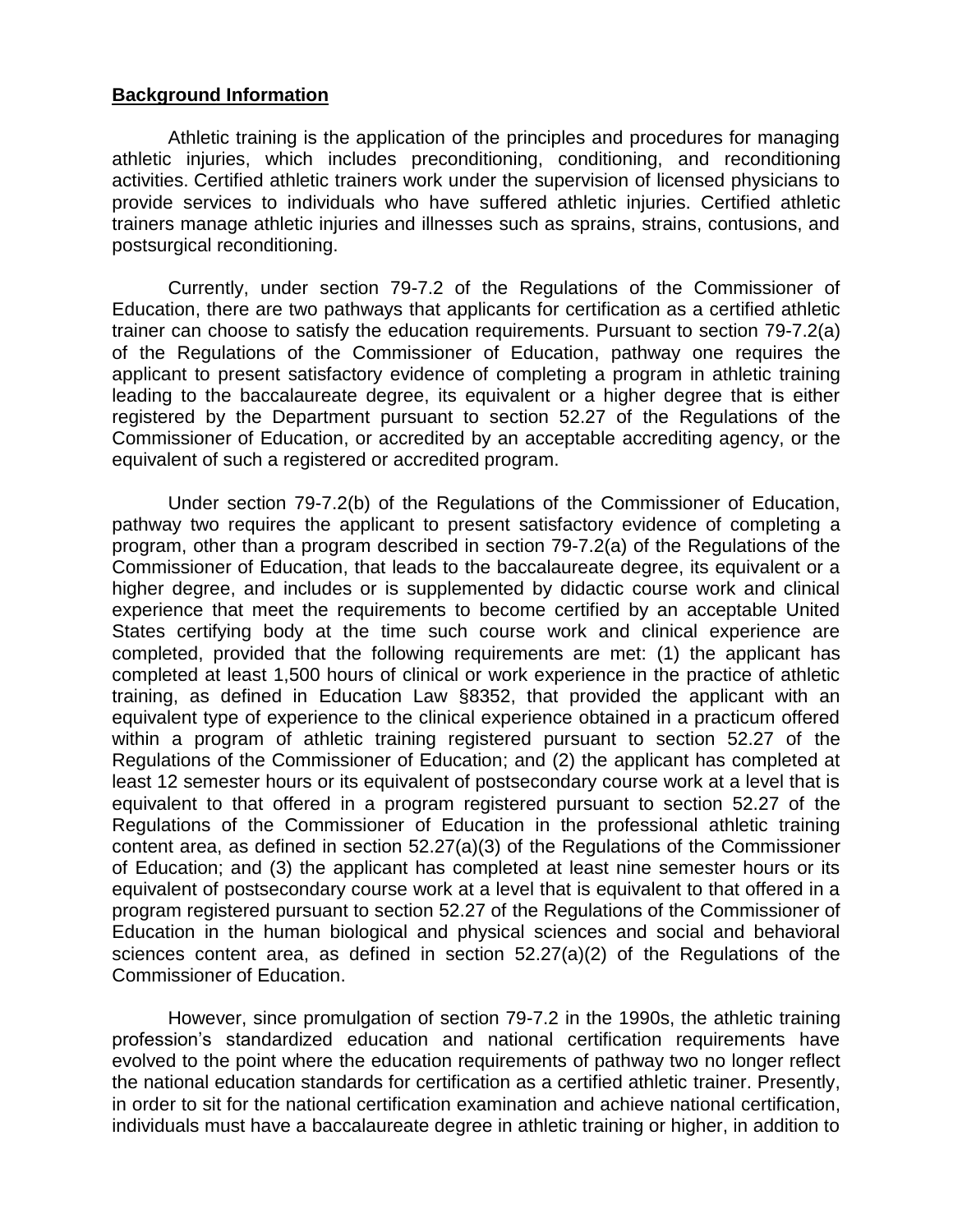other requirements. However, as detailed above, pathway two allows individuals who do not have baccalaureate degrees in athletic training to meet the education requirements for New York certification as a certified athletic trainer, if they have a baccalaureate or higher degree, and meet other specified requirements.

Additionally, after years of analysis, leaders of the key athletic training organizations nationally represented in the Athletic Training Strategic Alliance, have recently decided to change the national certification requirements to a master's degree in athletic training. The Athletic Training Strategic Alliance includes the National Athletic Trainers' Association (NATA), the NATA Research & Education Foundation (NATA Foundation), the Commission on Accreditation of Athletic Training Education (CAATE), and the Board of Certification for the Athletic Trainer (BOC). This new educational standard for national certification becomes effective in 2022.

Due to the aforementioned changes in the athletic training profession, there is a potential risk that, by continuing to allow individuals with a baccalaureate degree in programs other than athletic training to obtain New York State certification, New Yorkers, who receive services from such individuals might receive a lower standard of care than they would receive from an individual who obtained New York State certification under pathway one and/or from individuals licensed or certified in other states under the national certification standards.

The proposed amendment to section 79-7.2 of the Regulations of the Commissioner of Education addresses this situation by eliminating, by July 1, 2022, pathway two for certification as a certified athletic trainer.

Moreover, today, virtually all applicants for certification as a certified athletic trainer in New York are certified under pathway one, which requires applicants to be educated in a program in athletic training leading to the baccalaureate degree, its equivalent or a higher degree that is either registered by the Department or accredited by an acceptable accrediting agency, or the equivalent of such a registered or accredited program. In fact, since 2012, no applicant has obtained certification as a certified athletic trainer in New York State under pathway two. Therefore, the proposed amendment's elimination of pathway two, by July 1, 2022, is not anticipated to impact demand for registered athletic training programs in New York State. Similarly, the proposed amendment's elimination of pathway two is expected to have little or no impact on higher education institutions that do not have registered athletic training programs, and their students who may aspire to become athletic trainers, because, as stated above, few if any applicants have applied for certification as a certified athletic trainer under this pathway in several years and there is no indication that this trend will reverse itself. Thus, the proposed amendment's elimination of pathway two is expected to have little or no impact on the number of certified athletic trainers in New York State.

The proposed amendment's elimination of pathway two, which is already rapidly becoming obsolete due to changes in the athletic training profession, would enhance public protection by ensuring that, as of July 1, 2022, all applicants for certification as certified athletic trainers meet the current national education standards for such certification. The five year phase-in period for the elimination of pathway two will help ensure that individuals who are currently in the process of obtaining certification under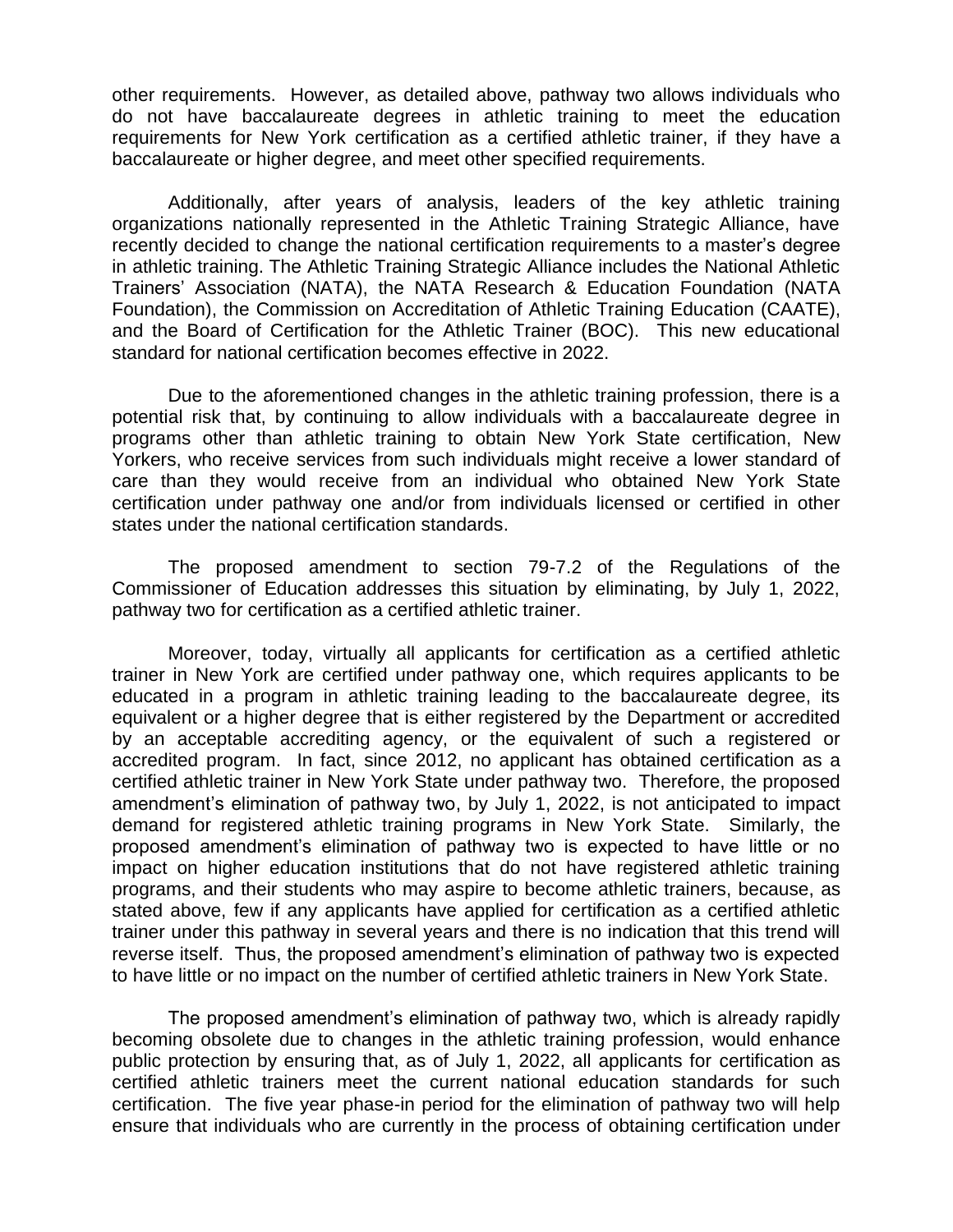this pathway will have an opportunity to do so. However, based on the information above, at this point in time, there may be few, if any, such individuals impacted. As of July 1, 2022, all applicants for certification as certified athletic trainers will be required to satisfy the education requirements of pathway one, which requires applicants to present satisfactory evidence of completing a program in athletic training leading to the baccalaureate degree, its equivalent or a higher degree that is either registered by the Department, or accredited by an acceptable accrediting agency, or the equivalent of such a registered or accredited program.

### **Timetable for Implementation**

It is anticipated that the proposed amendment will be presented for adoption at the September 2017 Regents meeting, after the publication of the proposed amendment in the State Register and expiration of the 45-day public comment period required under the State Administrative Procedure Act. If adopted at the September meeting, the proposed amendment would become effective September 27, 2017.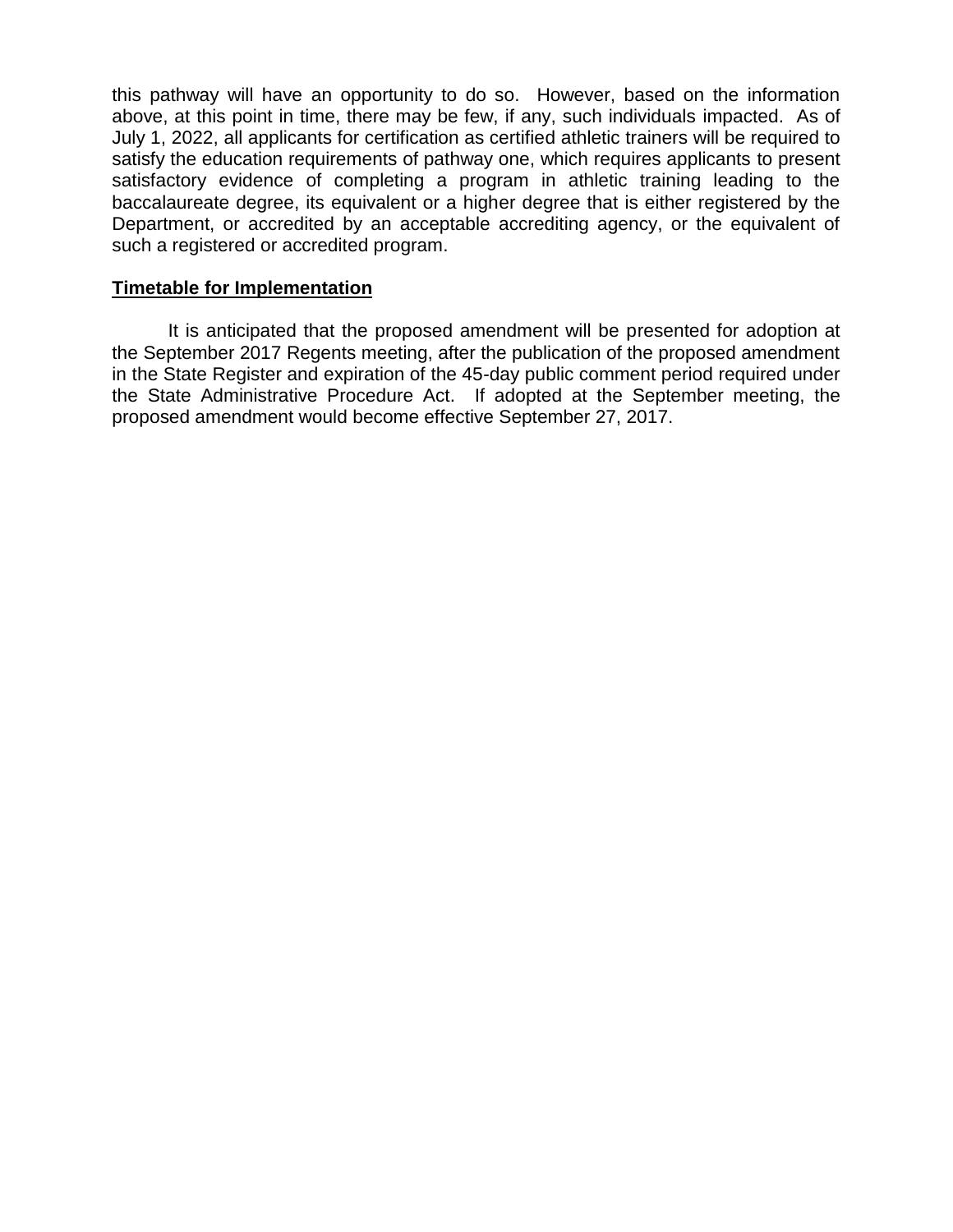#### AMENDMENT TO THE REGULATIONS OF THE COMMISSIONER OF EDUCATION

Pursuant to sections 207, 6504, 6507, and 8355 of the Education Law

Section 79-7.2 of the Regulations of the Commissioner of Education is amended, as follows:

79-7.2 Education requirements.

To meet the professional education requirements for certification in this State, the applicant shall present satisfactory evidence of completing:

(a) a program in athletic training leading to the baccalaureate degree, its equivalent or a higher degree that is either registered by the department pursuant to section 52.27 of this Title, or accredited by an acceptable accrediting agency, or the equivalent of such a registered or accredited program; or

(b) a program, completed before July 1, 2022, other than a program described in subdivision (a) of this section, that leads to the baccalaureate degree, its equivalent or a higher degree, and includes or is supplemented by didactic course work and clinical experience that meet the requirements to become certified by an acceptable United States certifying body at the time such course work and clinical experience are completed, provided that the following requirements are met:

(1) the applicant has completed at least 1,500 hours of clinical or work experience in the practice of athletic training, as defined in section 8352 of the Education Law, that provided the applicant with an equivalent type of experience to the clinical experience obtained in a practicum offered within a program of athletic training registered pursuant to section 52.27 of this Title; and

(2) the applicant has completed at least 12 semester hours or its equivalent of postsecondary course work at a level that is equivalent to that offered in a program